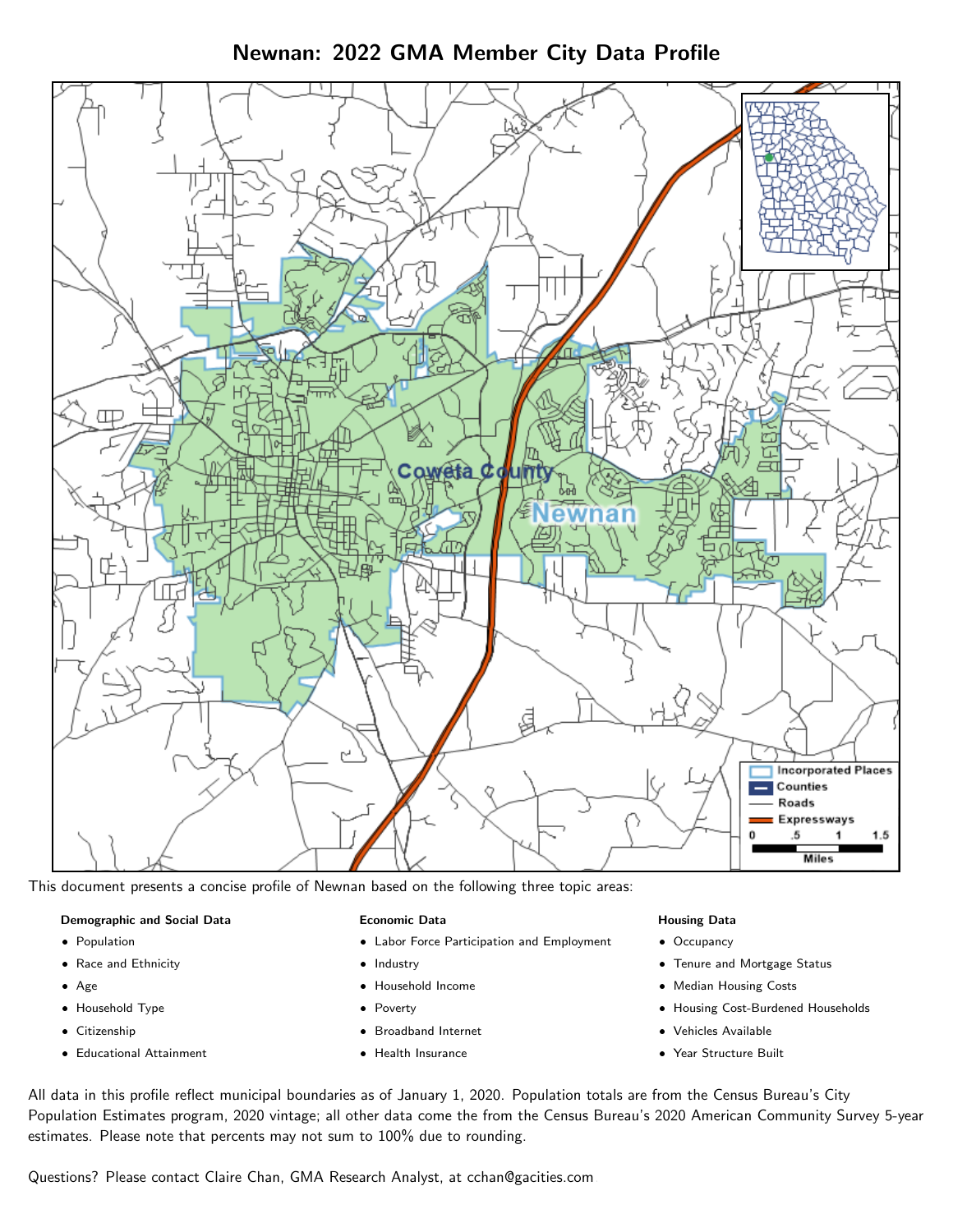# Newnan: Demographic and Social





### **Citizenship**



Source: American Community Survey, 2020 5-year estimates, table B05002 Source: American Community Survey, 2020 5-year estimates, table B15002

#### Race and Ethnicity



Source: U.S. Census Bureau, City Population Estimates, 2020 vintage Source: American Community Survey, 2020 5-year estimates, table B03002

# Household Type



Source: American Community Survey, 2020 5-year estimates, table B01001 Source: American Community Survey, 2020 5-year estimates, table B11001

#### Educational Attainment



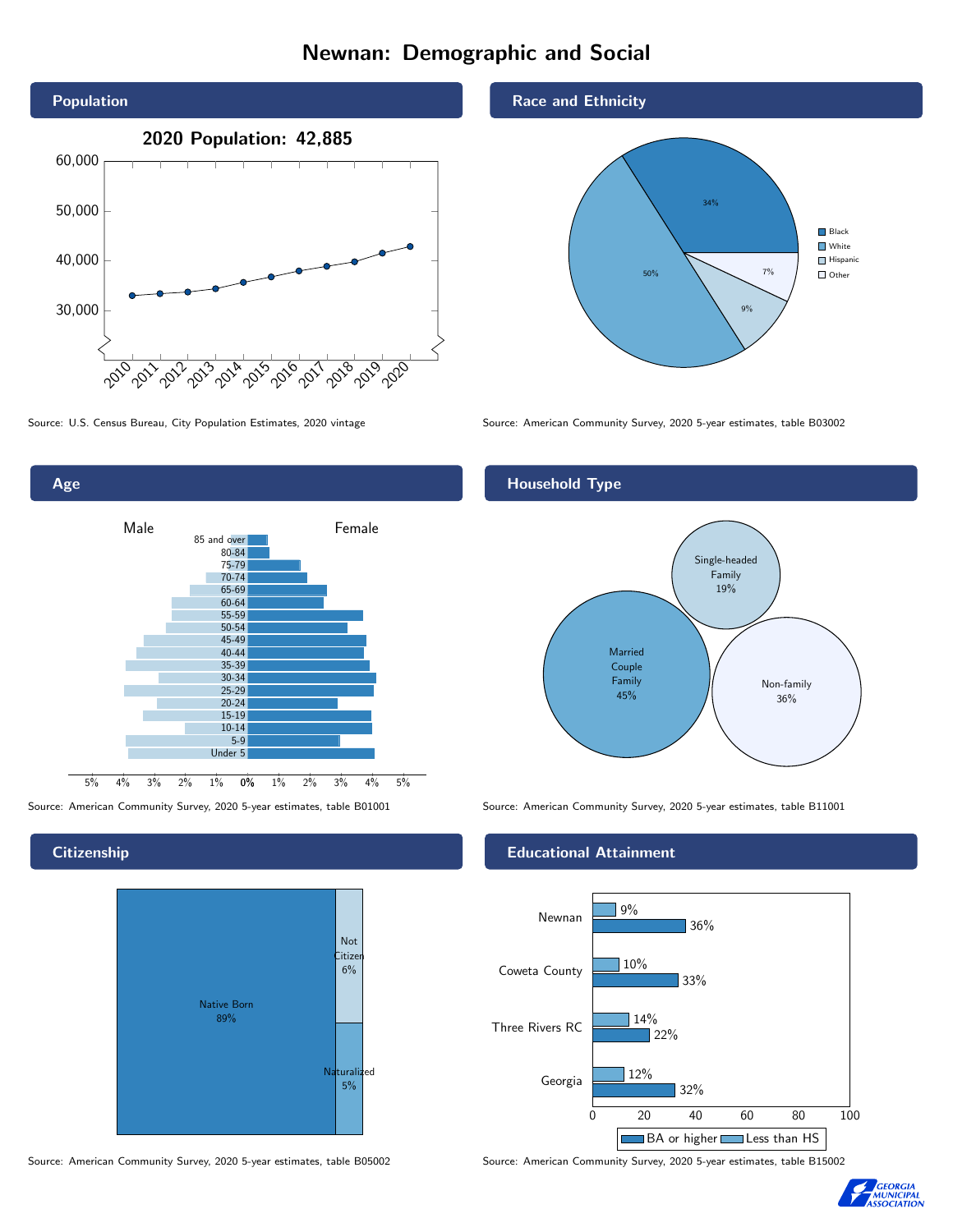# Newnan: Economic







Source: American Community Survey, 2020 5-year estimates, table B23001 Note: Unemployment rate is based upon the civilian labor force.



Source: American Community Survey, 2020 5-year estimates, tables B19013 and B19025 Source: American Community Survey, 2020 5-year estimates, table B17010



#### Industry

| Agriculture, forestry, fishing and hunting, and mining      | $0\%$ |
|-------------------------------------------------------------|-------|
| Construction                                                | 3%    |
| Manufacturing                                               | 15%   |
| <b>Wholesale Trade</b>                                      | 3%    |
| Retail Trade                                                | 12%   |
| Transportation and warehousing, and utilities               | 9%    |
| Information                                                 | 2%    |
| Finance and insurance, real estate, rental, leasing         | 5%    |
| Professional, scientific, mgt, administrative, waste mgt    | 9%    |
| Educational services, and health care and social assistance | 21%   |
| Arts, entertainment, recreation, accommodation, food        | 11%   |
| service                                                     |       |
| Other services, except public administration                | $4\%$ |
| Public administration                                       | $4\%$ |

Source: American Community Survey, 2020 5-year estimates, table C24030

# Poverty



# **Health Insurance**



Source: American Community Survey, 2020 5-year estimates, table B28002 Source: American Community Survey, 2020 5-year estimates, table B18135